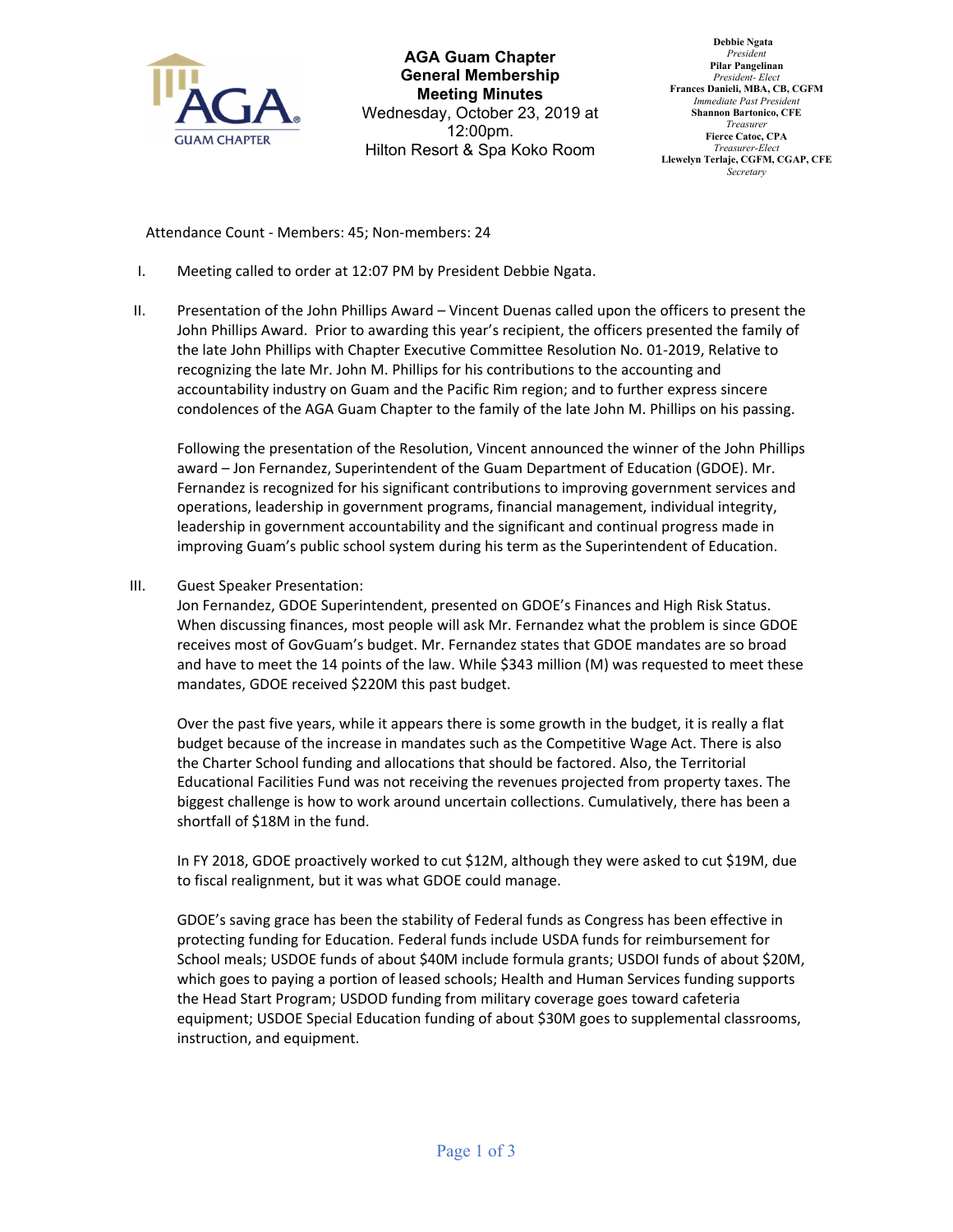

**AGA Guam Chapter General Membership Meeting Minutes** Wednesday, October 23, 2019 at 12:00pm. Hilton Resort & Spa Koko Room

 **Debbie Ngata** *President* **Pilar Pangelinan** *President- Elect* **Frances Danieli, MBA, CB, CGFM** *Immediate Past President* **Shannon Bartonico, CFE** *Treasurer* **Fierce Catoc, CPA** *Treasurer-Elect* **Llewelyn Terlaje, CGFM, CGAP, CFE** *Secretary*

As part of increasing opportunities, GDOE is working with USDA to increase the reimbursement rates for the school lunch program. Currently the reimbursement rate is equal to the US continental rates, whereas Alaska and Hawaii have higher reimbursement rates. There is about a \$0.50 to \$0.75 difference per meal cost per student. This can result in an additional \$6M.

GDOE is also working with USDOI to support facility planning and improvement. In 2013, US Army Corps of Engineers estimated deferred maintenance at \$90M. USDOI committed \$5M.

In 2014, a law was established to exempt certain schools from the procurement law to do a pilot solar power energy project, however, this has not moved due to a conflict in law. GDOE will be asking the Legislature for procurement authority for this program as the other 35 schools were given to GSA to procure the solar power equipment. GDOE's utility costs range from \$12M-\$15M and it is estimated that at least \$4M - \$5M can be generated in savings, which in turn can be put away to target the \$90M in deferred maintenance.

In terms of making progress toward removing high risk and special conditions, Mr. Fernandez discussed GDOE's struggles as Guam is the first to be on high risk For example, he gave a history of one of the last special conditions requiring the submission of audited financial statements, which has been consistently done. USDOE noted that GDOE has met the condition but will still keep the Special Condition active. In addition, voting representation may play a factor as there is no one that can be contacted in Congress to assist with the matter.

GDOE previously used the CCAP as a roadmap to address the high risk and special conditions. When Mr. Fernandez became Superintendent, he worked to implement a new MUNIS financial system. In 2018, a meeting occurred at a high level to discuss the progress made and remove special conditions. As a result, the Reconsideration Evaluation Plan was developed. This plan started with about 30 activities to be negotiated but ended up with five times as much activities.

There were originally seven special conditions, and it was agreed that three could be removed. As mentioned previously, another condition was met, but USDOE has decided to keep it as a special condition. There are a series of reviews and assessments moving forward. There have already been two visits and there is an aim to have the next visit early next year.

- IV. CGFM Scholarship Presentation ‐ Mercedes Poliarco of the Guam Waterworks Authority received \$382 for passing the CGFM exams. She is the second CGFM for PY 2019 – 2020.
- V. Approval of Minutes ‐ Lorbea moved to approve the August Minutes subject to corrections. Maripaz seconded the motion. All were in favor and minutes were approved.
- VI. Treasurer's Report Treasurer's Reports were tabled.
- VII. President's Report
	- a. Debbie announced member anniversaries for October.
	- b. A reminder of the PDT requirements was mentioned. You have to be current member, attend 8 of 10 meeting, and participate in two community service activities.